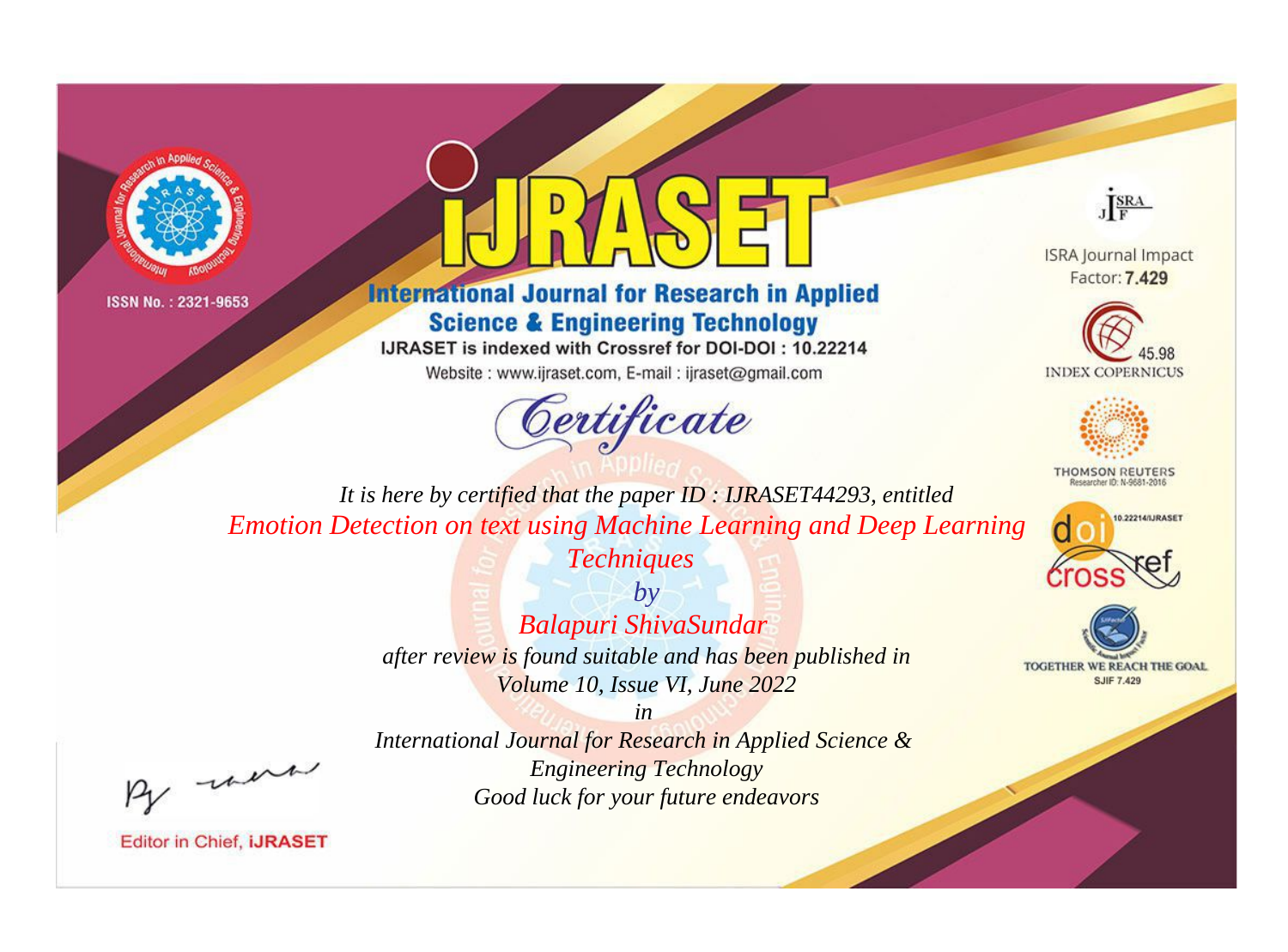



## **International Journal for Research in Applied Science & Engineering Technology**

IJRASET is indexed with Crossref for DOI-DOI: 10.22214

Website: www.ijraset.com, E-mail: ijraset@gmail.com





**ISRA Journal Impact** Factor: 7.429





**THOMSON REUTERS** 



TOGETHER WE REACH THE GOAL **SJIF 7.429** 

*It is here by certified that the paper ID : IJRASET44293, entitled Emotion Detection on text using Machine Learning and Deep Learning* 

> *by Vadlakonda Rohith after review is found suitable and has been published in Volume 10, Issue VI, June 2022*

*Techniques*

, un

*International Journal for Research in Applied Science & Engineering Technology Good luck for your future endeavors*

*in*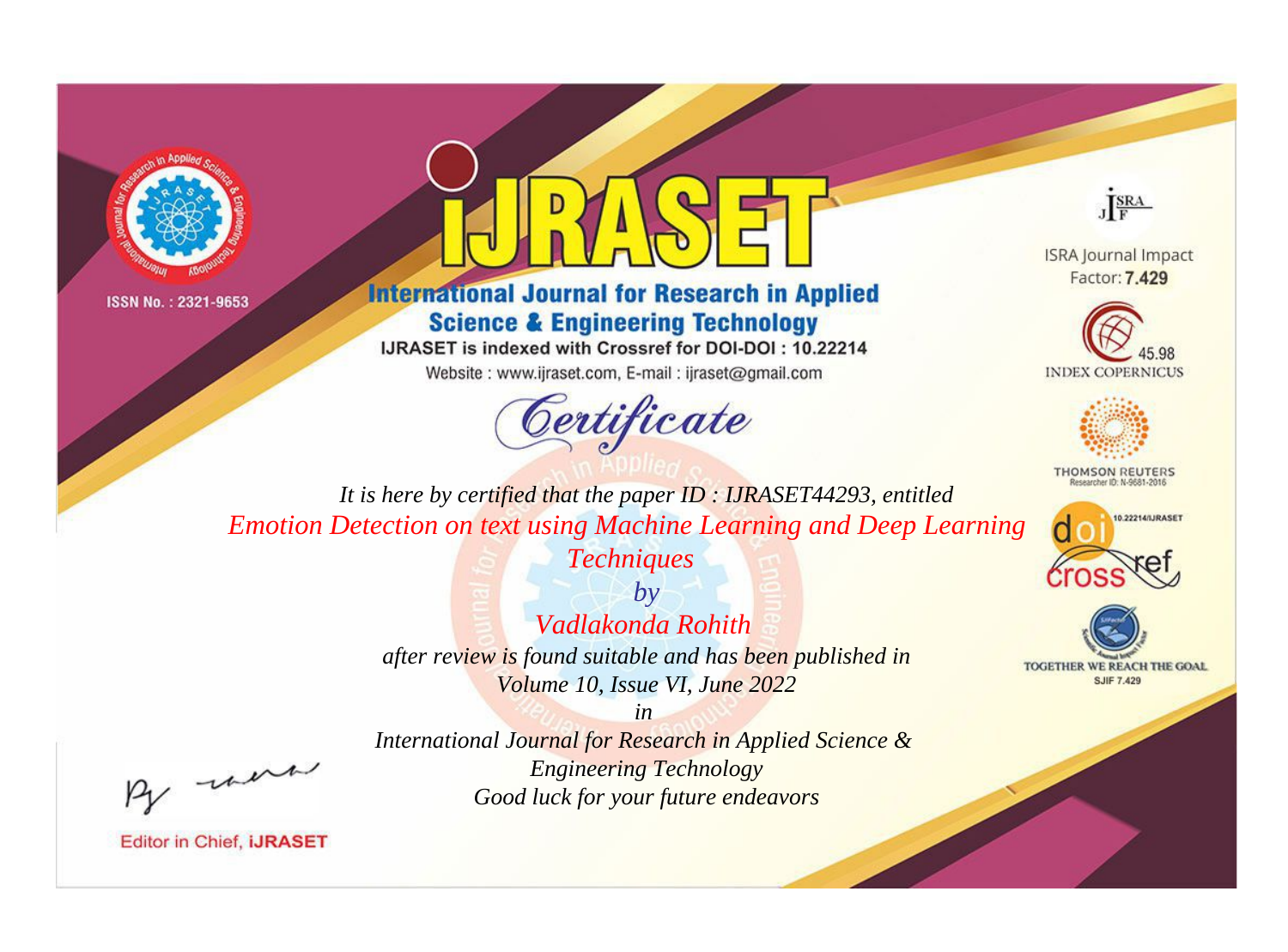



## **International Journal for Research in Applied Science & Engineering Technology**

IJRASET is indexed with Crossref for DOI-DOI: 10.22214

Website: www.ijraset.com, E-mail: ijraset@gmail.com





**ISRA Journal Impact** Factor: 7.429





**THOMSON REUTERS** 



TOGETHER WE REACH THE GOAL **SJIF 7.429** 

*It is here by certified that the paper ID : IJRASET44293, entitled Emotion Detection on text using Machine Learning and Deep Learning* 

*Techniques*

*by Bhukya Suman after review is found suitable and has been published in Volume 10, Issue VI, June 2022*

, un

*International Journal for Research in Applied Science & Engineering Technology Good luck for your future endeavors*

*in*